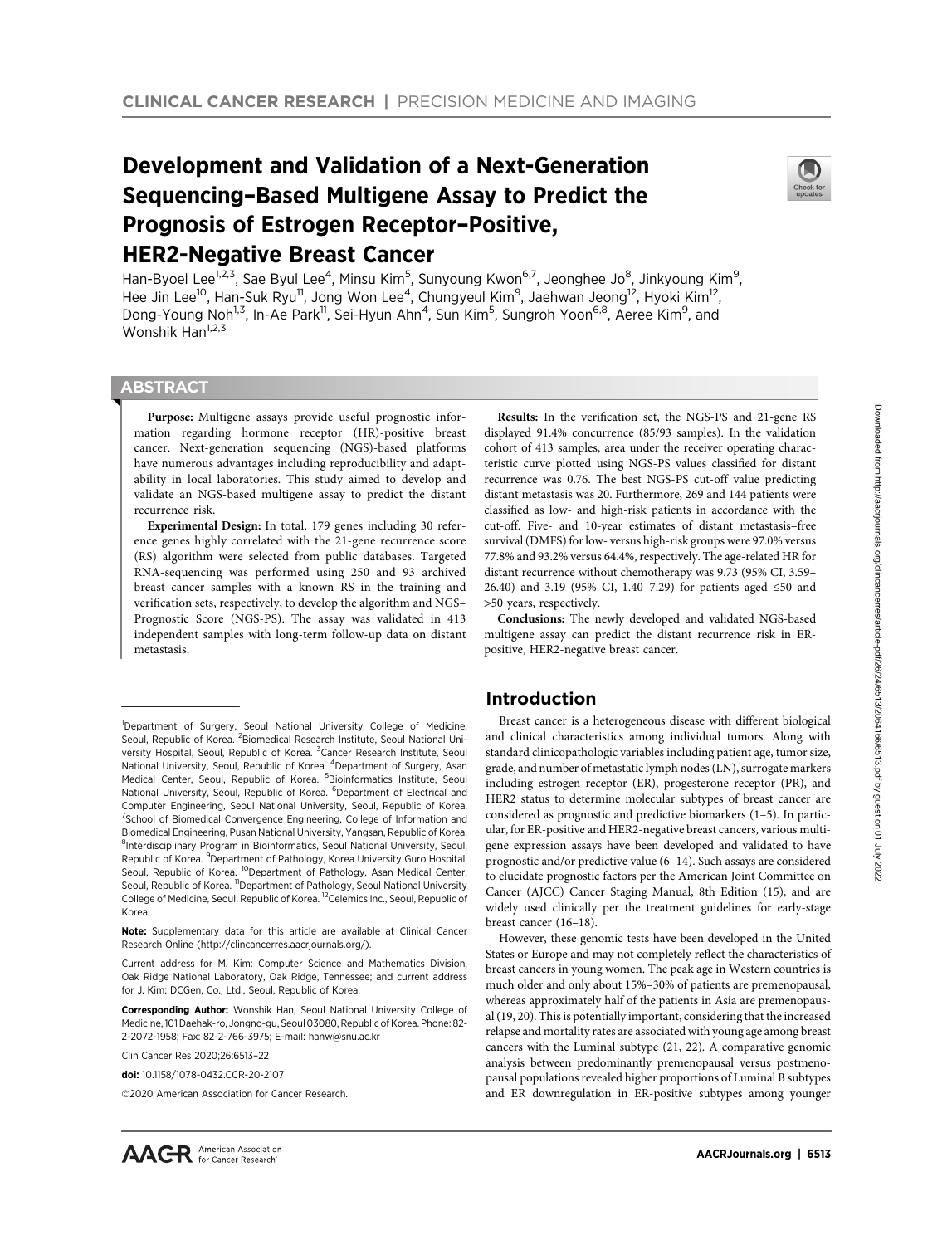## Translational Relevance

Multigene assays provide useful prognostic information regarding hormone receptor–positive breast cancer. Currently available genomic tests use data derived from reverse transcription PCR- or microarray-based gene expression analyses, and some studies have reported inconsistent results among young patients. Herein, we developed a multigene assay using a next-generation sequencing (NGS) platform and validated its potential to assess the risk of distant recurrence using samples obtained through long-term follow-up data. Specific pipelines were generated to normalize RNA-sequencing data to reflect the gene expression profiles of individual tumors. This multigene assay has independent prognostic potential to categorize patients into groups of low or high distant recurrence risk, especially among patients aged ≤50 years. The NGS technology used herein has advantages including reproducibility and adaptability in local laboratories, thus potentially revolutionizing clinically used genomic testing platforms.

women (23). To better delineate the relapse risk in these populations, it is necessary to develop a multigene assay and validate it in a cohort comprising a higher proportion of young patients.

In the era of high-throughput next-generation sequencing (NGS) technologies, RNA-sequencing (RNA-seq)-based gene expression analysis would be suitable in developing a new assay. RNA-seq has advantages including higher flexibility, sensitivity, and accuracy for gene expression analysis than those of quantitative reverse transcription PCR (qRT-PCR) and microarray used in previously developed assays (24). RNA-seq helps analyze the transcriptome in an unbiased manner with a very low background signal, encompassing a large dynamic range of expression levels through which transcripts can be detected (25, 26). Furthermore, RNA-seq analysis is highly reproducible and currently easier to implement than microarray in individual laboratories, allowing the decentralization of this assay (27–29).

This study aimed to develop and validate an NGS-based multigene assay to predict the distant recurrence risk in ER-positive, HER2 negative early breast cancer.

# Materials and Methods

#### Ethical approval

All procedures performed in this study were in accordance with the 1964 Helsinki Declaration and its later amendments or comparable ethical standards, and with the ethical standards approved by the Institutional Review Board of Seoul National University Hospital (SNUH; H1401–150–623), Asan Medical Center (AMC; S2014– 1828–0011), and Korea University Guro Hospital (16010–001). The investigators obtained written consent from patients included in this study according to requirements judged by the Institutional Review Board of each institution.

#### Selection of genes included in the multigene assay

The newly developed assay required a unique composition of genes potentially reflecting the gene expression profiles of the individual tumors and those that are stable in terms of RNA-seq data generation. In total, 179 genes were selected in this multigene assay (Supplementary Appendix). In brief, gene expression data from microarray data of 1,754 ER-positive and LN-negative breast cancer samples in seven Gene Expression Omnibus (GEO) datasets (30) and RNA-seq data of 1,025 ER-positive breast cancer samples in The Cancer Genome Atlas (TCGA; ref. 31) and a previous study performed at SNUH (32) were used herein. The 21-gene recurrence score (RS) was determined from these data, as reported previously (7). In total, 149 genes including those with a Pearson correlation coefficient of >0.5 with the calculated RS in individual samples and 16 non-reference genes in the 21-gene assay (33) were selected. Furthermore, 30 reference genes including 10 most upregulated, intermediately expressed, and downregulated genes with low variation, selected from RNA-seq data in TCGA, were included herein to constitute the final panel of 179 genes.

## Segregation of patients in training and verification cohorts

Formalin-fixed paraffin-embedded (FFPE) samples from 377 patients with available 21-gene RSs were harvested at SNUH and AMC. The patients had ER-positive and HER2-negative early-stage breast cancer and underwent surgery between March 2010 and June 2016. After RNA extraction, targeted RNA-seq was successfully performed on 343 (91.0%) patients. The interval between time of surgery to RNA extraction and RNA-seq ranged from 3 to 78 months. These patients were divided into independent training and verification sets of 250 and 93 patients, respectively, to be used for model development and verification. The two cohorts had an equal RS distribution, as determined through the Wilcoxon rank sum test with a significance level of 0.05. Clinicopathologic characteristics including age, tumor size, nuclear and histologic grade, PR status, chemotherapy administration, and type of endocrine therapy used were reviewed. Clinical risk was categorized based on the Adjuvant! Algorithm as used in the MINDACT (Microarray in Node-Negative Disease May Avoid Chemotherapy) trial (13). Integrated RS and clinical risk was categorized on the basis of an analysis performed with the TAILORx (Trial Assigning Individualized Options for Treatment) trial data (34). Women aged  $\leq 50$  years having RS 0-10 with any clinical risk and RS 11–20 with low clinical risk are categorized as low integrated risk, whereas those having RS 16–20 with high clinical risk and RS 21–100 with any clinical risk are categorized as high integrated risk. Women aged > 50 years are categorized according to RS 0–25 (low risk) versus RS 26–100 (high risk) regardless of clinical risk.

#### Sample preparation and targeted RNA-seq

Detailed protocols for RNA extraction, ribosomal RNA depletion, cDNA library construction, hybridization capture, amplification of target-captured libraries, and NGS are described in the Supplementary Appendix. In brief, total RNA from  $10$  (10- $\mu$ m thick) FFPE tissue sections with a minimum 30% tumor fraction was extracted using the RNeasy FFPE Kit (QIAGEN GmbH) in accordance with the manufacturer's instructions. After quantitative and qualitative analysis of extracted RNA, using the Qubit 4 Fluorometer (Thermo Fisher Scientific) and 4200 TapeStation (Agilent Technologies), rRNA was depleted and cDNA libraries were constructed using the KAPA Stranded RNA-Seq Kit with RiboErase (HMR; Kapa Biosystems) in accordance with the manufacturer's instructions. DNA fragments in the library were then hybridized with 179 gene probes, and target capture and amplification of the captured library were carried out with the Target Capture Solution Box #1, #2, and #3 (Celemics Inc.) and target capture probes synthesized by Celemics Inc. Each captured library was then validated prior to pooling. On accurate calculation accounting for the target size and the amount of data needed and the concentration of each sample, pooled libraries were denatured and diluted in accordance with the Illumina sequencing instrument's User Guide. Paired-end targeted RNA-seq was carried out on Illumina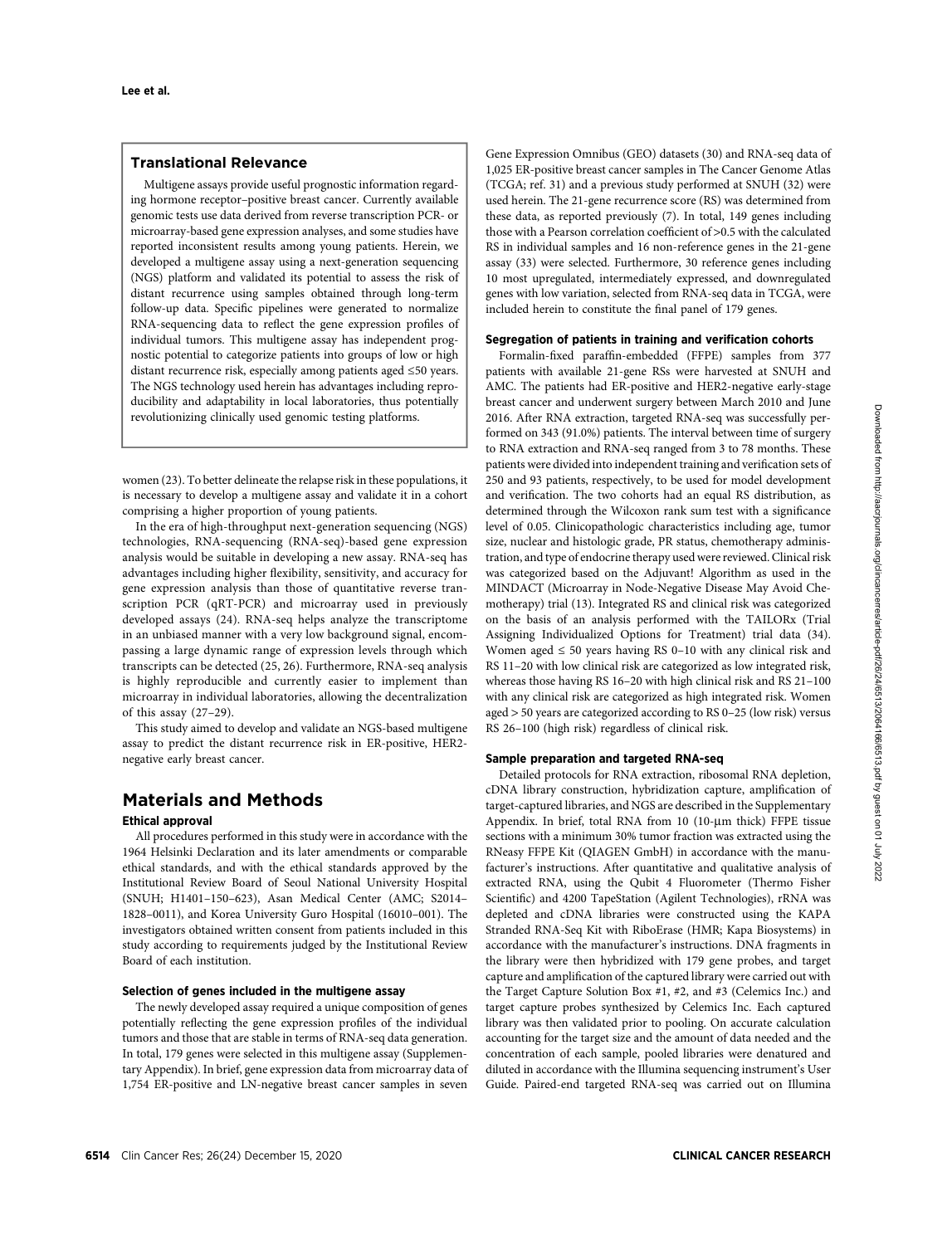NextSeq 500 platform (Illumina). After the sequencing run, raw FASTQ files were analyzed.

# Normalization of expression data and the conserved-exon panel

A well-known transcriptome analysis tool edgeR-v3.26.8 (35) was used to process the RNA-seq samples generated herein. This step was carried out to quantify the expression levels of 179 genes and to normalize them across samples. A computational framework was developed using (i) the Trimmed Mean of M values (TMM) method (36) and (ii) the conserved-exon panel (CEP) approach to generate a more robust gene expression profile. TMM is one of the most effective normalization methods (37) implemented in edgeR, which was used herein. Furthermore, we devised a read selection method named CEP, which aimed to focus the conserved exons among splicing isoforms of each gene. The detailed protocol for the development of the computational framework is described in the Supplementary Appendix.

#### Training and verification of the RS prediction model

The RS prediction model was developed using normalized gene expression values of the 179 genes derived from 250 samples in the training set. The least absolute shrinkage and selection operator (LASSO) regression analysis method was used for selecting variables (genes) and determining the coefficients in the model to derive a value that best matches the RS of each sample (38, 39). Twenty-one genes significantly influenced the prediction of the RS and are incorporated in the algorithm to obtain an NGS–Prognostic Score (NGS-PS) of range 0 to 100.

 $NGS-PS = 0.62 \times KIF23 + 0.60 \times SLC7A5 + 0.59 \times KPNA2 + 0.53$  $\times$  AURKA + 0.34  $\times$  E2F8 + 0.34  $\times$  MMP11 + 0.24  $\times$  SHCBP1 + 0.20  $\times$  CTSL2  $+$  0.16  $\times$  CENPE  $+$  0.16  $\times$  TFRC  $+$  0.15  $\times$  KIF18A  $+$  0.14  $\times$  $CCNE2 + 0.04 \times KIF14 + 0.04 \times RRM2 - 0.04 \times CX3CRI - 0.05 \times$  $JMJD5 - 0.33 \times CACNA1D - 0.36 \times ESR1 - 0.48 \times GSTM1 - 1.45 \times$  $PGR - 2.04 \times SCUBE2 + 41.16$ 

The remaining 158 genes served as reference genes. Verification analyses were carried out using 93 independent samples. During classification analysis, the accuracy of high- and low-risk categorization was compared between RS and NGS-PS values of ≤ 25 (low risk) versus > 25 (high risk) for each sample. Pearson correlation coefficient was determined using the RS and NGS-PS values.

## Model validation with clinical samples and long-term follow-up

To validate the prognostic potential of the NGS-PS, FFPE samples of patients with ER-positive and HER2-negative invasive breast cancer with at least 60 months of follow-up at SNUH and AMC were obtained for analysis. These patients underwent surgery between 1998 and 2012 for LN-negative breast cancer with a tumor size of >0.5 cm. Patients who did not receive hormonal therapy or displayed only locoregional recurrence were excluded. Patients who did not receive adjuvant chemotherapy were included primarily. However, patients with distant metastasis despite adjuvant chemotherapy were included for the purpose of analyzing high-risk samples. Clinicopathologic characteristics including distant metastasis–free survival (DMFS), age, tumor size, nuclear and histologic grade, PR status, chemotherapy administration, and type of endocrine therapy used were reviewed. Clinical risk was categorized according to the MINDACT trial criteria (13). **Tables and verification of the 85 prediction model<br>
Tables procedures and the measurement of the measurement of the measurement of the measurement of the measurement of the measurement of the measurement of the measureme** 

#### Feasibility study of the NGS-based multigene assay

To assess the feasibility of the NGS-based multigene assay for clinical application, 100 FFPE samples of patients with ER-positive and HER2-negative invasive breast cancer who had breast surgery within 2 months were obtained from SNUH for testing. RNA was extracted from 10-µm-thick FFPE tissue sections and the targeted RNA-seq data was used to generate NGS-PS. Clinicopathologic characteristics including age, tumor size, number of tissue sections used, and NGS-PS were analyzed.

#### Statistical analyses

Statistical analysis was performed at the Medical Research Collaborating Center of SNUH Biomedical Research Institute. The receiver operating characteristic (ROC) curve was plotted using NGS-PS values classified as distant recurrence versus no recurrence. To designate a cut-off NGS-PS value that best differentiated patients into low- and high-risk groups, unbiased recursive partitioning (40) and the Contal & O'Quigley minimum P-value approach were used (41). The value with the highest HR was selected as the cut-off value. The validity of the optimal cut-off value was verified using the 2-fold cross-validation approach (Supplementary Appendix).

DMFS rates were estimated using the Kaplan–Meier method and the log-rank test was performed to assess differences in DMFS rates in each risk group. C-Statistic analysis to derive Harrell C-indices based on NGS-PS, age, tumor size, histologic grade, PR status, and clinical risk was used herein to assess the classification performance (42). A P value of <0.05 (two-sided) was considered statistically significant. DMFS rates were plotted as a continuous indicator as a function of NGS-PS using Cox regression estimates. All statistical analyses were conducted using SAS 9.4 Version (SAS Institute Inc.).

## Results

## Verification of the model to determine NGS-PSs to predict the 21-gene RS

The clinicopathologic characteristics of individuals in the training and verification cohorts are summarized in Table 1. The characteristics of these two groups were similar. The proportion of patients aged ≤50 years was lower in the verification set than in the training set. In the verification set comprising 93 samples, the mean NGS-PS and RS was 18.2 (range, 1.9–47.0) and 18.0 (range, 2–69), respectively. On setting the dichotomization cut-off as >25 (high) versus ≤25 (low) for both NGS-PS and RS, the two test categories displayed concurrence in 91.4% (85/93) of samples. The NGS-PS was high in 7.1% (6/84) of low-RS samples, and NGS-PS was low in 22.2% (2/9) of high-RS samples. On regression analysis, Pearson correlation coefficient was 0.84 between the two sets (Supplementary Fig. S1).

#### Characteristics of the patients in the independent validation cohort

FFPE tissues of 542 patients undergoing long-term follow-up evaluation met our inclusion criteria, of which, 76.2% (413/542) were subjected to successful RNA-seq and data analysis with adequate RNA quality and quantity. The clinicopathologic characteristics and NGS-PS of 413 samples are summarized in Table 2. The median follow-up duration was 141 months and patients aged ≤50 years constituted 63.0% (260/413) of the cohort. Among 82 patients with distant recurrence, 36 had received adjuvant chemotherapy after surgery.

## Prognostic ability of NGS-PS and role as a continuous indicator of distant recurrence

The median NGS-PS was 17.69 (range 0–55.4) and the area under the ROC curve was 0.760 (Fig. 1). The probability of 5- and 10-year distant recurrence increased continuously with an increase in the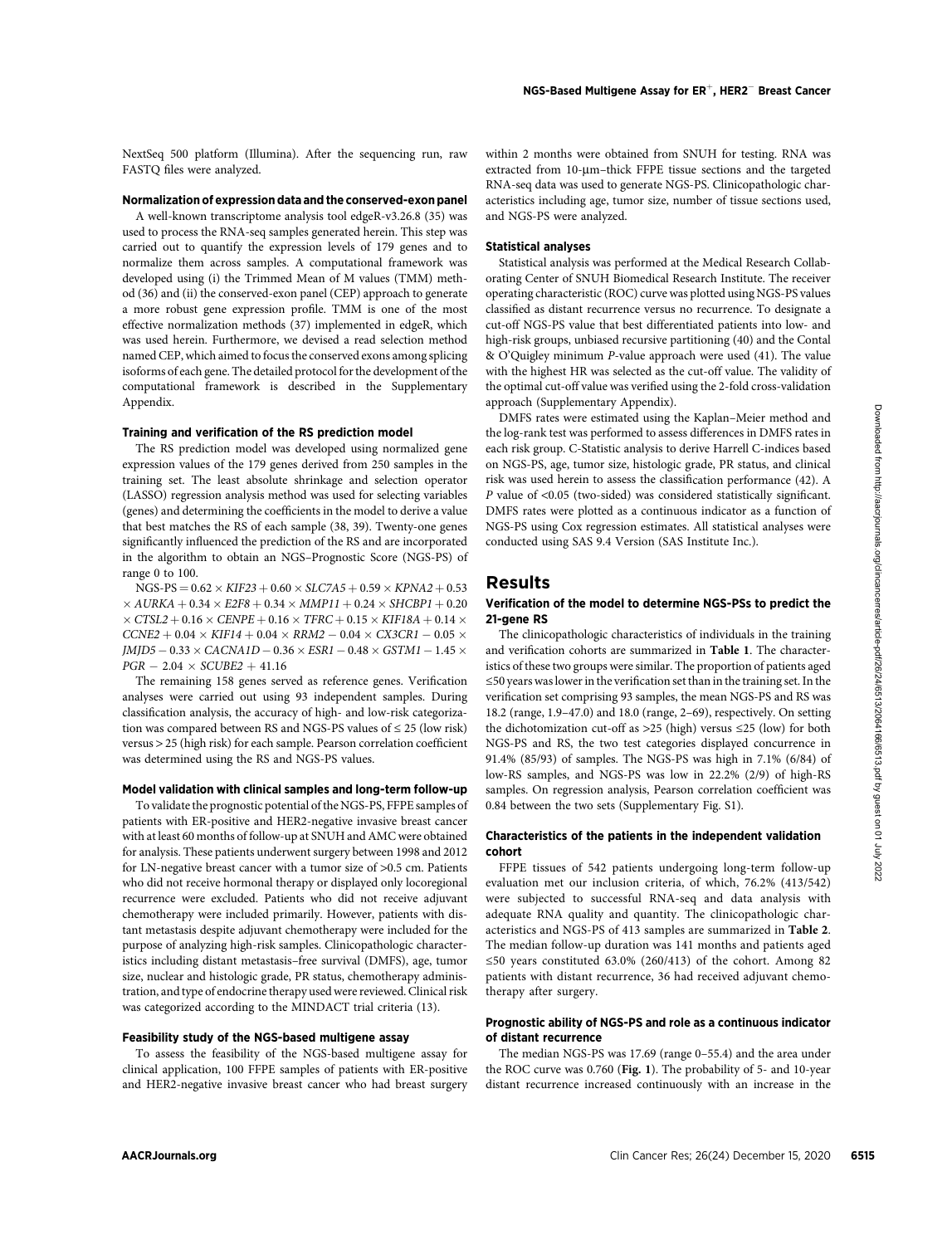## Table 1. Clinicopathologic characteristics of the training and verification sets.

|                    |                           | <b>Training set</b><br>$(N = 250)$<br>$n$ (%) | <b>Verification set</b><br>$(N = 93)$<br>$n$ (%) | P     |
|--------------------|---------------------------|-----------------------------------------------|--------------------------------------------------|-------|
| Age (years)        | Mean $\pm$ SD             | $46.53 \pm 7.79$                              | 49.04 $\pm$ 9.20                                 | 0.021 |
|                    | Median (range)            | 46 (29-73)                                    | 46 (28-72)                                       |       |
|                    | $\leq 50$                 | 182 (72.8)                                    | 57 (61.3)                                        | 0.039 |
|                    | $>50$                     | 68 (27.2)                                     | 36 (38.7)                                        |       |
| <b>RS</b>          | Mean $\pm$ SD             | $17.93 \pm 9.03$                              | $17.98 \pm 10.30$                                | 0.965 |
|                    | Low risk ( $RS \leq 25$ ) | 217 (86.8)                                    | 84 (90.3)                                        | 0.376 |
|                    | High risk $(RS > 25)$     | 33 (13.2)                                     | 9(9.7)                                           |       |
| Clinical risk      | Low                       | 118 (47.2)                                    | 37 (39.8)                                        | 0.220 |
|                    | High                      | 132 (52.8)                                    | 56 (60.2)                                        |       |
| Integrated RS & CR | Low                       | 135 (65.5)                                    | 51(68.9)                                         | 0.597 |
|                    | High                      | 71(34.5)                                      | 23(31.1)                                         |       |
| Tumor size (cm)    | Mean                      | 2.04                                          | 1.97                                             | 0.475 |
| T Stage            | T1                        | 150 (60.0)                                    | 51(54.8)                                         | 0.350 |
|                    | T <sub>2</sub>            | 97 (38.8)                                     | 42 (45.2)                                        |       |
|                    | T <sub>3</sub>            | 3(1.2)                                        | 0(0)                                             |       |
| N Stage            | N <sub>0</sub>            | 206 (82.4)                                    | 74 (79.6)                                        | 0.818 |
|                    | N1 <sub>mi</sub>          | 29 (11.6)                                     | 13 (14.0)                                        |       |
|                    | N1 (except N1mi)          | 15(6.0)                                       | 6(6.5)                                           |       |
| Nuclear grade      | 1 or 2                    | 212 (85.1)                                    | 77 (82.8)                                        | 0.594 |
|                    | 3                         | 37 (14.9)                                     | 16(17.2)                                         |       |
|                    | Unknown                   | 1(0.0)                                        | 0(0.0)                                           |       |
| Histologic grade   | 1 or 2                    | 211 (84.7)                                    | 81(87.1)                                         | 0.583 |
|                    | 3                         | 38 (15.3)                                     | 12 (12.9)                                        |       |
|                    | Unknown                   | 1(0.0)                                        | 0(0.0)                                           |       |
| PR status          | Positive                  | 235 (94.0)                                    | 86 (92.5)                                        | 0.608 |
|                    | Negative                  | 15(6.0)                                       | 7(7.5)                                           |       |
| Chemotherapy       | No                        | 197 (78.8)                                    | 76 (81.7)                                        | 0.551 |
|                    | Yes                       | 53 (21.2)                                     | 17(18.3)                                         |       |
| Endocrine therapy  | <b>SERM<sup>a</sup></b>   | 210 (84.0)                                    | 63 (67.7)                                        | 0.003 |
|                    | Al <sup>b</sup>           | 36 (14.4)                                     | 28 (30.1)                                        |       |
|                    | None                      | 4(1.6)                                        | 2(2.2)                                           |       |
|                    | SERM+OFS (% of SERM)      | 38 (15.2)                                     | 12 (12.9)                                        | 0.592 |

Abbreviations: CR, clinical risk; OFS, ovarian function suppression; PR, progesterone receptor; RS, recurrence score; SERM, selective estrogen receptor modulator. <sup>a</sup>272 patients received tamoxifen and 1 patient received toremifene.

**b53** patients received letrozole and 11 patients received anastrozole.

NGS-PS (Fig. 2). The data from patients who did not receive adjuvant chemotherapy were included for analysis in the probability plot.

#### Determination of the NGS-PS cut-off value

The optimal cut-off value for distant metastasis on unbiased recursive partitioning was 20.295. On using the Contal & O'Quigley minimum P-value approach, the P value was <0.0001 in PS 13–31 and the HR was the highest at an NGS-PS cut-off of 20. Accordingly, we classified samples with an NGS-PS of  $\leq$  20 as low risk and those with an NGS-PS of >20 as high risk in subsequent analyses.

## Risk of distant recurrence in the low– and high–NGS-PS groups

The 413 samples obtained herein were classified into 269 low- and 144 high-risk groups in accordance with an NGS-PS cut-off value of 20. The Kaplan–Meier curve of all samples is shown in Fig. 3A. Five- and 10-year DMFS estimates for low- versus high-risk groups were 97.0% (95% CI, 94.1%–98.5%) versus 77.8% (95% CI, 70.1%–83.7%) and 93.2% (95% CI, 89.4%–95.6%) versus 64.4% (95% CI, 56.0%–71.7%), respectively. Kaplan–Meier subgroup analysis of patients aged ≤50 and <sup>&</sup>gt;50 years are shown in Fig. 3B and C, respectively.

Further analysis excluded patients who received adjuvant chemotherapy, all presenting with distant recurrence (Fig. 3D–F). In total, 377 samples were classified into 260 low- and 117 high-risk groups. Five- and 10-year DMFS estimates for low- versus high-risk groups were 98.5% (95% CI, 96.0%–99.4%) versus 89.7% (95% CI, 82.7%– 94.0%) and 96.1% (95% CI, 92.8%–97.9%) versus 77.7% (95% CI, 69.0%–84.2%), respectively. Only 5.4% (14/260) of patients in the lowrisk group developed distant recurrence, whereas 27.3% (32/117) of high-risk patients developed distant recurrence. The age-based HR for distant recurrence was 9.73 (95% CI, 3.59–26.40) and 3.19 (95% CI, 1.40–7.29) for patients aged ≤50 and >50 years, respectively.

#### C-Statistic analysis and multivariate Cox proportional hazards model

Harrell C-indices were derived for NGS-PS, age, tumor size, histologic grade, PR status, and clinical risk (Table 3). The corrected optimism C-index of NGS-PS in the validation cohort was 0.7497 and 0.7196 for all patients and those without chemotherapy, respectively, suggesting the model being good for risk categorization. A multivariate Cox proportional hazards model was also developed and is described in the Supplementary Appendix.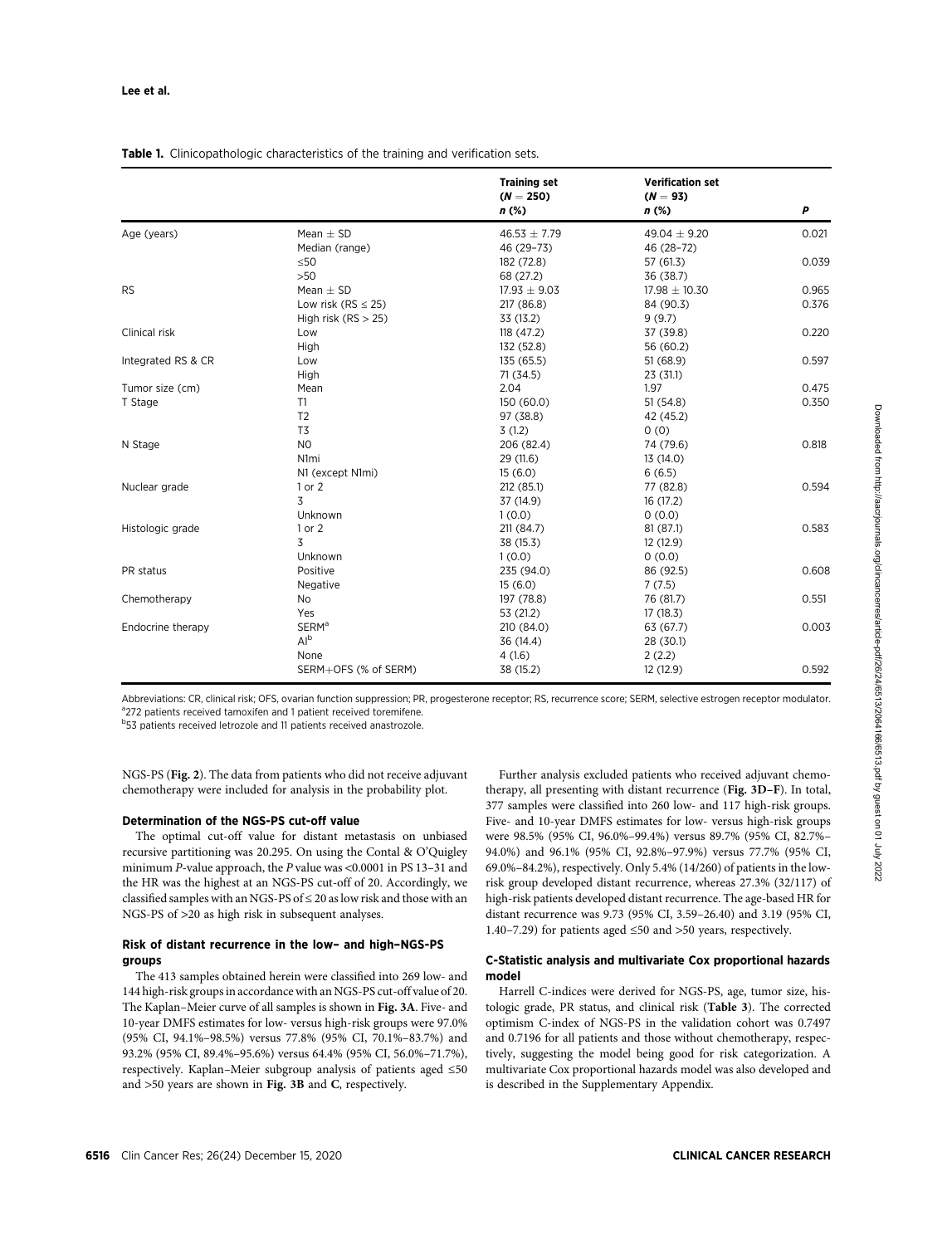|                                                                                                                                                                                     |                                                                                                                                                                                                                                                                                                                                                                                                                                                                                                                                                                                                                                                                                                                                                                                                                                                                                                       | Total ( $n = 413$ ) |  | NGS-PS $\leq$ 20<br>$(n = 269)$<br>n (%)                                                                                                                                                                                                                                                                                                                                                                                              | $NGS-PS > 20$<br>$(n = 144)$<br>$n$ (%)                                                                                                                                                                                                                                                                                                                                                                                                                                                                                                                                                                                                                                                                                                                                                                                                                                                                                                                                                                                                                                                                                                                        | Ρ       |
|-------------------------------------------------------------------------------------------------------------------------------------------------------------------------------------|-------------------------------------------------------------------------------------------------------------------------------------------------------------------------------------------------------------------------------------------------------------------------------------------------------------------------------------------------------------------------------------------------------------------------------------------------------------------------------------------------------------------------------------------------------------------------------------------------------------------------------------------------------------------------------------------------------------------------------------------------------------------------------------------------------------------------------------------------------------------------------------------------------|---------------------|--|---------------------------------------------------------------------------------------------------------------------------------------------------------------------------------------------------------------------------------------------------------------------------------------------------------------------------------------------------------------------------------------------------------------------------------------|----------------------------------------------------------------------------------------------------------------------------------------------------------------------------------------------------------------------------------------------------------------------------------------------------------------------------------------------------------------------------------------------------------------------------------------------------------------------------------------------------------------------------------------------------------------------------------------------------------------------------------------------------------------------------------------------------------------------------------------------------------------------------------------------------------------------------------------------------------------------------------------------------------------------------------------------------------------------------------------------------------------------------------------------------------------------------------------------------------------------------------------------------------------|---------|
| Age (years)                                                                                                                                                                         | Mean $\pm$ SD                                                                                                                                                                                                                                                                                                                                                                                                                                                                                                                                                                                                                                                                                                                                                                                                                                                                                         | $49.13 \pm 9.60$    |  | 49.15 $\pm$ 9.22                                                                                                                                                                                                                                                                                                                                                                                                                      | $49.08 \pm 10.30$                                                                                                                                                                                                                                                                                                                                                                                                                                                                                                                                                                                                                                                                                                                                                                                                                                                                                                                                                                                                                                                                                                                                              | 0.946   |
|                                                                                                                                                                                     | Median (range)                                                                                                                                                                                                                                                                                                                                                                                                                                                                                                                                                                                                                                                                                                                                                                                                                                                                                        | 47 (26-82)          |  | 47 (29-82)                                                                                                                                                                                                                                                                                                                                                                                                                            | 48 (26-77)                                                                                                                                                                                                                                                                                                                                                                                                                                                                                                                                                                                                                                                                                                                                                                                                                                                                                                                                                                                                                                                                                                                                                     |         |
|                                                                                                                                                                                     | ≤50 $(%$ (%)                                                                                                                                                                                                                                                                                                                                                                                                                                                                                                                                                                                                                                                                                                                                                                                                                                                                                          | 260 (63.0)          |  | 176 (65.4)                                                                                                                                                                                                                                                                                                                                                                                                                            | 84 (58.3)                                                                                                                                                                                                                                                                                                                                                                                                                                                                                                                                                                                                                                                                                                                                                                                                                                                                                                                                                                                                                                                                                                                                                      | 0.155   |
|                                                                                                                                                                                     | $>50$ (%)                                                                                                                                                                                                                                                                                                                                                                                                                                                                                                                                                                                                                                                                                                                                                                                                                                                                                             | 153 (37.0)          |  | 93 (34.6)                                                                                                                                                                                                                                                                                                                                                                                                                             | 60 (41.7)                                                                                                                                                                                                                                                                                                                                                                                                                                                                                                                                                                                                                                                                                                                                                                                                                                                                                                                                                                                                                                                                                                                                                      |         |
| NGS-PS                                                                                                                                                                              | Mean $\pm$ SD                                                                                                                                                                                                                                                                                                                                                                                                                                                                                                                                                                                                                                                                                                                                                                                                                                                                                         | $18.87 \pm 7.53$    |  | $14.52 \pm 3.63$                                                                                                                                                                                                                                                                                                                                                                                                                      | $27.00 \pm 6.03$                                                                                                                                                                                                                                                                                                                                                                                                                                                                                                                                                                                                                                                                                                                                                                                                                                                                                                                                                                                                                                                                                                                                               |         |
| Clinical risk                                                                                                                                                                       | ≤20 $(%$                                                                                                                                                                                                                                                                                                                                                                                                                                                                                                                                                                                                                                                                                                                                                                                                                                                                                              | 269 (65.1)          |  |                                                                                                                                                                                                                                                                                                                                                                                                                                       |                                                                                                                                                                                                                                                                                                                                                                                                                                                                                                                                                                                                                                                                                                                                                                                                                                                                                                                                                                                                                                                                                                                                                                |         |
|                                                                                                                                                                                     | >20(%)                                                                                                                                                                                                                                                                                                                                                                                                                                                                                                                                                                                                                                                                                                                                                                                                                                                                                                | 144 (34.9)          |  |                                                                                                                                                                                                                                                                                                                                                                                                                                       |                                                                                                                                                                                                                                                                                                                                                                                                                                                                                                                                                                                                                                                                                                                                                                                                                                                                                                                                                                                                                                                                                                                                                                |         |
|                                                                                                                                                                                     | Low                                                                                                                                                                                                                                                                                                                                                                                                                                                                                                                                                                                                                                                                                                                                                                                                                                                                                                   | 293 (70.9)          |  | 216 (73.7)                                                                                                                                                                                                                                                                                                                                                                                                                            | 77 (53.5)                                                                                                                                                                                                                                                                                                                                                                                                                                                                                                                                                                                                                                                                                                                                                                                                                                                                                                                                                                                                                                                                                                                                                      | < 0.001 |
|                                                                                                                                                                                     | High                                                                                                                                                                                                                                                                                                                                                                                                                                                                                                                                                                                                                                                                                                                                                                                                                                                                                                  | 114(27.6)           |  | 48 (17.8)                                                                                                                                                                                                                                                                                                                                                                                                                             | 66 (45.8)                                                                                                                                                                                                                                                                                                                                                                                                                                                                                                                                                                                                                                                                                                                                                                                                                                                                                                                                                                                                                                                                                                                                                      |         |
|                                                                                                                                                                                     | Unknown                                                                                                                                                                                                                                                                                                                                                                                                                                                                                                                                                                                                                                                                                                                                                                                                                                                                                               | 6(1.5)              |  | 5 (1.9)                                                                                                                                                                                                                                                                                                                                                                                                                               | 1(0.7)                                                                                                                                                                                                                                                                                                                                                                                                                                                                                                                                                                                                                                                                                                                                                                                                                                                                                                                                                                                                                                                                                                                                                         |         |
| Tumor size (cm)                                                                                                                                                                     | Mean                                                                                                                                                                                                                                                                                                                                                                                                                                                                                                                                                                                                                                                                                                                                                                                                                                                                                                  | $1.78 \pm 0.95$     |  | $1.68 \pm 0.92$                                                                                                                                                                                                                                                                                                                                                                                                                       | $1.97 \pm 0.96$                                                                                                                                                                                                                                                                                                                                                                                                                                                                                                                                                                                                                                                                                                                                                                                                                                                                                                                                                                                                                                                                                                                                                | 0.003   |
| T Stage                                                                                                                                                                             | T1                                                                                                                                                                                                                                                                                                                                                                                                                                                                                                                                                                                                                                                                                                                                                                                                                                                                                                    | 321 (77.7)          |  | 223 (82.9)                                                                                                                                                                                                                                                                                                                                                                                                                            | 98 (68.1)                                                                                                                                                                                                                                                                                                                                                                                                                                                                                                                                                                                                                                                                                                                                                                                                                                                                                                                                                                                                                                                                                                                                                      | 0.001   |
|                                                                                                                                                                                     | T <sub>2</sub>                                                                                                                                                                                                                                                                                                                                                                                                                                                                                                                                                                                                                                                                                                                                                                                                                                                                                        | 85 (20.6)           |  | 41 (15.2)                                                                                                                                                                                                                                                                                                                                                                                                                             | 44 (30.6)                                                                                                                                                                                                                                                                                                                                                                                                                                                                                                                                                                                                                                                                                                                                                                                                                                                                                                                                                                                                                                                                                                                                                      |         |
|                                                                                                                                                                                     | T3                                                                                                                                                                                                                                                                                                                                                                                                                                                                                                                                                                                                                                                                                                                                                                                                                                                                                                    | 7(1.7)              |  | 5 (1.9)                                                                                                                                                                                                                                                                                                                                                                                                                               | 2 (1.4)                                                                                                                                                                                                                                                                                                                                                                                                                                                                                                                                                                                                                                                                                                                                                                                                                                                                                                                                                                                                                                                                                                                                                        |         |
| Nuclear grade                                                                                                                                                                       | 1 or 2                                                                                                                                                                                                                                                                                                                                                                                                                                                                                                                                                                                                                                                                                                                                                                                                                                                                                                | 324 (78.5)          |  | 227 (84.4)                                                                                                                                                                                                                                                                                                                                                                                                                            | 97 (67.4)                                                                                                                                                                                                                                                                                                                                                                                                                                                                                                                                                                                                                                                                                                                                                                                                                                                                                                                                                                                                                                                                                                                                                      | < 0.001 |
|                                                                                                                                                                                     | 3                                                                                                                                                                                                                                                                                                                                                                                                                                                                                                                                                                                                                                                                                                                                                                                                                                                                                                     | 58 (14.0)           |  | 23 (8.6)                                                                                                                                                                                                                                                                                                                                                                                                                              | 35 (24.3)                                                                                                                                                                                                                                                                                                                                                                                                                                                                                                                                                                                                                                                                                                                                                                                                                                                                                                                                                                                                                                                                                                                                                      |         |
|                                                                                                                                                                                     | Unknown                                                                                                                                                                                                                                                                                                                                                                                                                                                                                                                                                                                                                                                                                                                                                                                                                                                                                               | 31(7.5)             |  | 19(7.1)                                                                                                                                                                                                                                                                                                                                                                                                                               | 12(8.3)                                                                                                                                                                                                                                                                                                                                                                                                                                                                                                                                                                                                                                                                                                                                                                                                                                                                                                                                                                                                                                                                                                                                                        |         |
| Histologic grade                                                                                                                                                                    | 1 or 2                                                                                                                                                                                                                                                                                                                                                                                                                                                                                                                                                                                                                                                                                                                                                                                                                                                                                                | 329 (79.7)          |  | 230 (85.5)                                                                                                                                                                                                                                                                                                                                                                                                                            | 99 (68.8)                                                                                                                                                                                                                                                                                                                                                                                                                                                                                                                                                                                                                                                                                                                                                                                                                                                                                                                                                                                                                                                                                                                                                      | < 0.001 |
|                                                                                                                                                                                     | 3                                                                                                                                                                                                                                                                                                                                                                                                                                                                                                                                                                                                                                                                                                                                                                                                                                                                                                     | 56 (13.6)           |  | 16(5.9)                                                                                                                                                                                                                                                                                                                                                                                                                               | 40 (27.8)                                                                                                                                                                                                                                                                                                                                                                                                                                                                                                                                                                                                                                                                                                                                                                                                                                                                                                                                                                                                                                                                                                                                                      |         |
|                                                                                                                                                                                     | Unknown                                                                                                                                                                                                                                                                                                                                                                                                                                                                                                                                                                                                                                                                                                                                                                                                                                                                                               | 28 (6.8)            |  | 23 (8.6)                                                                                                                                                                                                                                                                                                                                                                                                                              | 5(3.5)                                                                                                                                                                                                                                                                                                                                                                                                                                                                                                                                                                                                                                                                                                                                                                                                                                                                                                                                                                                                                                                                                                                                                         |         |
| PR status                                                                                                                                                                           | Positive                                                                                                                                                                                                                                                                                                                                                                                                                                                                                                                                                                                                                                                                                                                                                                                                                                                                                              | 369 (89.3)          |  | 256 (95.2)                                                                                                                                                                                                                                                                                                                                                                                                                            | 113 (78.5)                                                                                                                                                                                                                                                                                                                                                                                                                                                                                                                                                                                                                                                                                                                                                                                                                                                                                                                                                                                                                                                                                                                                                     | < 0.001 |
|                                                                                                                                                                                     | Negative                                                                                                                                                                                                                                                                                                                                                                                                                                                                                                                                                                                                                                                                                                                                                                                                                                                                                              | 44 (10.7)           |  | 13(4.8)                                                                                                                                                                                                                                                                                                                                                                                                                               | 31 (21.5)                                                                                                                                                                                                                                                                                                                                                                                                                                                                                                                                                                                                                                                                                                                                                                                                                                                                                                                                                                                                                                                                                                                                                      |         |
| Chemotherapy                                                                                                                                                                        | No                                                                                                                                                                                                                                                                                                                                                                                                                                                                                                                                                                                                                                                                                                                                                                                                                                                                                                    | 377 (91.3)          |  | 260 (96.7)                                                                                                                                                                                                                                                                                                                                                                                                                            | 117 (81.3)                                                                                                                                                                                                                                                                                                                                                                                                                                                                                                                                                                                                                                                                                                                                                                                                                                                                                                                                                                                                                                                                                                                                                     |         |
|                                                                                                                                                                                     | Yes                                                                                                                                                                                                                                                                                                                                                                                                                                                                                                                                                                                                                                                                                                                                                                                                                                                                                                   | 36 (8.7)            |  | 9(3.3)                                                                                                                                                                                                                                                                                                                                                                                                                                | 27 (18.8)                                                                                                                                                                                                                                                                                                                                                                                                                                                                                                                                                                                                                                                                                                                                                                                                                                                                                                                                                                                                                                                                                                                                                      |         |
| Endocrine therapy                                                                                                                                                                   | <b>SERM<sup>a</sup></b>                                                                                                                                                                                                                                                                                                                                                                                                                                                                                                                                                                                                                                                                                                                                                                                                                                                                               | 367 (88.9)          |  | 236 (87.8)                                                                                                                                                                                                                                                                                                                                                                                                                            | 131 (91.0)                                                                                                                                                                                                                                                                                                                                                                                                                                                                                                                                                                                                                                                                                                                                                                                                                                                                                                                                                                                                                                                                                                                                                     | 0.319   |
|                                                                                                                                                                                     | Al <sup>b</sup>                                                                                                                                                                                                                                                                                                                                                                                                                                                                                                                                                                                                                                                                                                                                                                                                                                                                                       | 46 (11.1)           |  | 33 (12.3)                                                                                                                                                                                                                                                                                                                                                                                                                             | 13(9.0)                                                                                                                                                                                                                                                                                                                                                                                                                                                                                                                                                                                                                                                                                                                                                                                                                                                                                                                                                                                                                                                                                                                                                        |         |
|                                                                                                                                                                                     | SERM+OFS (% of SERM)                                                                                                                                                                                                                                                                                                                                                                                                                                                                                                                                                                                                                                                                                                                                                                                                                                                                                  | 196 (53.4)          |  | 129 (54.7)                                                                                                                                                                                                                                                                                                                                                                                                                            | 67 (51.1)                                                                                                                                                                                                                                                                                                                                                                                                                                                                                                                                                                                                                                                                                                                                                                                                                                                                                                                                                                                                                                                                                                                                                      | 0.782   |
| Distant recurrence                                                                                                                                                                  | No                                                                                                                                                                                                                                                                                                                                                                                                                                                                                                                                                                                                                                                                                                                                                                                                                                                                                                    | 331 (80.1)          |  | 246 (91.4)                                                                                                                                                                                                                                                                                                                                                                                                                            | 85 (59.0)                                                                                                                                                                                                                                                                                                                                                                                                                                                                                                                                                                                                                                                                                                                                                                                                                                                                                                                                                                                                                                                                                                                                                      | < 0.001 |
|                                                                                                                                                                                     | Yes                                                                                                                                                                                                                                                                                                                                                                                                                                                                                                                                                                                                                                                                                                                                                                                                                                                                                                   | 82 (19.9)           |  | 23 (8.6)                                                                                                                                                                                                                                                                                                                                                                                                                              | 59 (41.0)                                                                                                                                                                                                                                                                                                                                                                                                                                                                                                                                                                                                                                                                                                                                                                                                                                                                                                                                                                                                                                                                                                                                                      |         |
| DMFS (months)                                                                                                                                                                       | Median                                                                                                                                                                                                                                                                                                                                                                                                                                                                                                                                                                                                                                                                                                                                                                                                                                                                                                | 141                 |  | 144                                                                                                                                                                                                                                                                                                                                                                                                                                   | 132                                                                                                                                                                                                                                                                                                                                                                                                                                                                                                                                                                                                                                                                                                                                                                                                                                                                                                                                                                                                                                                                                                                                                            |         |
| groups<br>mentary Fig. S2).<br>application                                                                                                                                          | Risk of late distant recurrence in the low and high NGS-PS<br>Among 361 patients who did not receive adjuvant chemotherapy,<br>30 developed distant recurrence after 5 years since primary surgery.<br>10-year DMFS estimates for the low-NGS-PS versus high-NGS-PS<br>groups in this cohort were 97.6% (95% CI, 95.95-99.42) versus<br>88.89% (95% CI, 81.64-93.39), respectively (P < 0.0001; Supple-<br>Feasibility of the NGS-based multigene assay for clinical<br>NGS-PS was successfully generated in 100% of the 100 FFPE<br>samples from 98 patients. The median patient age and tumor size of<br>the samples were 50.5 years (range 26-78) and 1.9 cm (range 0.8-4.6),<br>respectively. A median three (range 2-9) 10-um FFPE tissue sections<br>were used for the assay to derive NGS-PS ranging from 4 to 40, with a<br>median 16.8. The 100 samples were categorized into 71 low- and 29 |                     |  | clinical follow-up data.                                                                                                                                                                                                                                                                                                                                                                                                              | and HER2-negative breast cancers. A cut-off NGS-PS value of 20 was<br>able to differentiate tumors into low- and high-risk categories. We used<br>RNA-seq data from samples with known 21-gene RS values to initially<br>construct a model best correlated with the 21-gene RS. We subse-<br>quently evaluated the model using samples with actual long-term<br>To our knowledge, this study is the first to report a multigene assay<br>for early breast cancer, originally developed using the NGS platform.<br>Mittempergher and colleagues (27) reported an NGS version of<br>MammaPrint and BluePrint, which are equivalent to their original<br>counterparts; however, their indices are determined from the same<br>gene composition and algorithm used in microarray-based tests. The<br>assay developed herein contains several distinct components unique to<br>an NGS-based test, including rRNA depletion during RNA extraction<br>and using only the conserved exons of the splice variants during<br>normalization to quantify gene expression. The whole process of RNA-<br>seq and normalization is highly reproducible and robust, permitting |         |
| high-NGS-PS groups.<br><b>Discussion</b><br>In this study, we developed an NGS-based multigene assay that<br>derives an NGS-PS that presents distant recurrence risk in ER-positive |                                                                                                                                                                                                                                                                                                                                                                                                                                                                                                                                                                                                                                                                                                                                                                                                                                                                                                       |                     |  | decentralization of the assay for use in individual laboratories. Fur-<br>thermore, RNA-seq facilitates high-throughput sequencing in a cost-<br>effective manner to generate more data for this algorithm. The<br>majority of the panel of 179 genes markedly contributed as reference<br>genes in the normalization of gene expression values, which otherwise<br>would have yielded too wide a range to be effectively used in the |                                                                                                                                                                                                                                                                                                                                                                                                                                                                                                                                                                                                                                                                                                                                                                                                                                                                                                                                                                                                                                                                                                                                                                |         |
| AACRJournals.org                                                                                                                                                                    |                                                                                                                                                                                                                                                                                                                                                                                                                                                                                                                                                                                                                                                                                                                                                                                                                                                                                                       |                     |  |                                                                                                                                                                                                                                                                                                                                                                                                                                       | Clin Cancer Res; 26(24) December 15, 2020                                                                                                                                                                                                                                                                                                                                                                                                                                                                                                                                                                                                                                                                                                                                                                                                                                                                                                                                                                                                                                                                                                                      |         |

#### Table 2. Clinicopathologic characteristics of the validation set.

#### Risk of late distant recurrence in the low and high NGS-PS groups

#### Feasibility of the NGS-based multigene assay for clinical application

# Discussion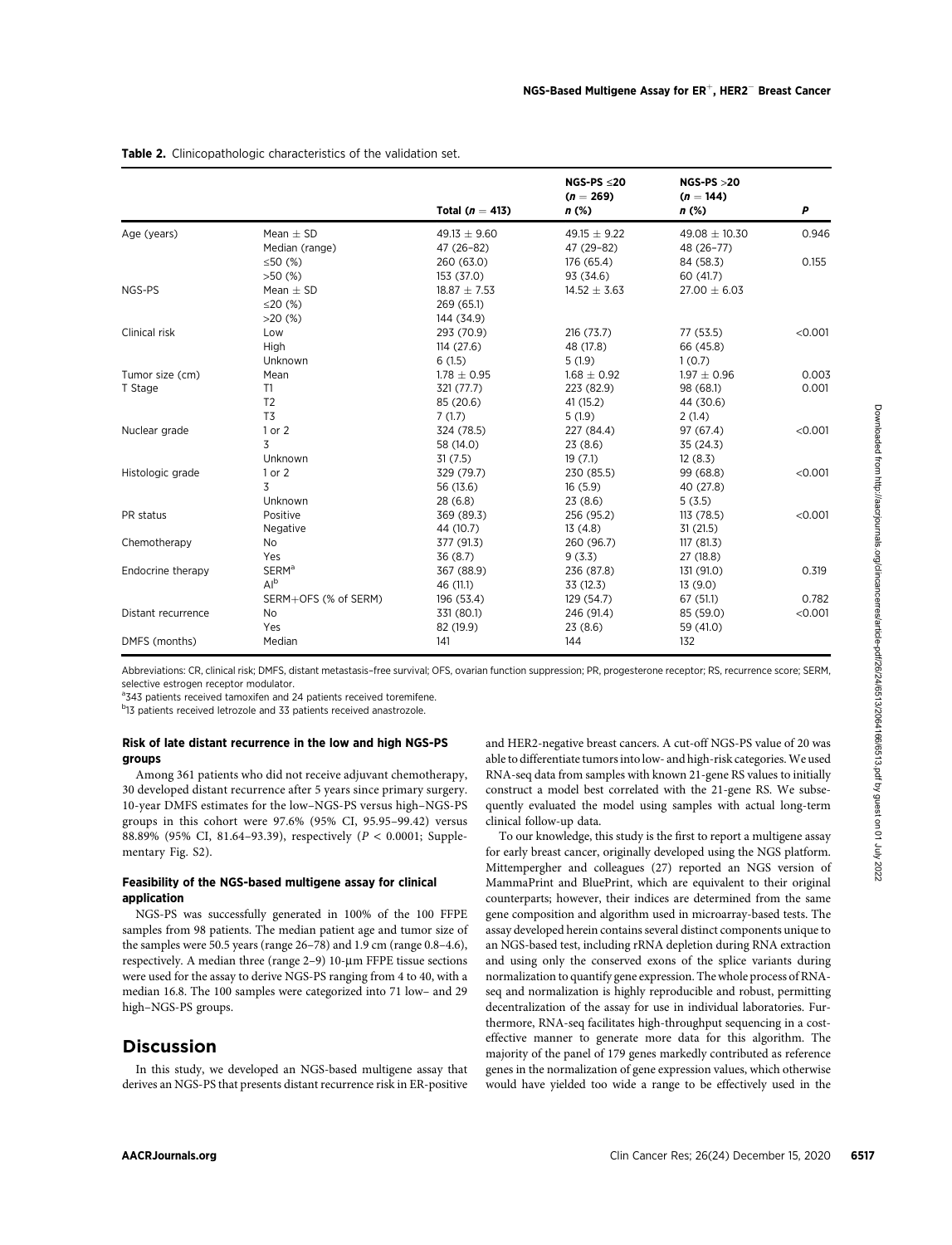

#### Figure 1.

Receiver operating characteristic curve of NGS–Prognostic Score classified for distant recurrence.

algorithm. This new NGS-based gene expression assay can potentially revolutionize clinically used genomic testing platforms.

We demonstrated the independent prognostic ability of the NGS-PS in predicting distant recurrence, especially among patients aged ≤50 years, wherein an NGS-PS of >20 indicated a 9.7-fold risk of distant recurrence compared to an NGS-PS of ≤20, owing to the high proportion of breast cancer samples obtained from young women herein. The most widely used genomic test 21-gene assay has been developed using samples predominantly comprising older patients and has been clinically validated in trials conducted in the United States and Europe, where over 70% of the women were postmenopausal (19). Consequently, younger women were underrepresented in these trials and treatment decisions were based on data obtained from older women. This is reflected in the TAILORx trial, which reported conflicting results that women aged ≤50 years somewhat benefited from chemotherapy in an RS of 16 to 25, as opposed to no benefits among the entire population including older women (12, 14). For patients aged ≤50 years, a clinical-risk stratification has been suggested in addition to the 21-gene RS (34), which ironically was originally developed to provide prognostic information without clinicopathologic variables. A similar trend was also observed in the MINDACT trial of the 70-gene assay during an analysis based on age groups, suggesting that chemotherapy benefits women aged 40–50 years (43). The assay developed herein can potentially play an important role in guiding treatment decisions, particularly among patients in the Asia-Pacific region, where the peak age is younger and breast cancer incidence is increasing rapidly.

Among patients who had not received chemotherapy, the 5-year and 10-year DMFS of the low-risk group (NGS-PS ≤20) was 98.5% and 96.1%, respectively, being similar to that reported in the TAILORx trial, wherein an RS of 11–25 without chemotherapy yielded an estimated 5- and 9-year DMFS of 98.0% and 94.5%, respectively. Regarding the high-risk group (NGS-PS, >20) not receiving chemotherapy, the 5-year and 10-year DMFS was 88.9% and 75.7%, respectively, which are comparable with those in the TAILORx trial, wherein



#### Figure 2.

Probability of distant recurrence at 5 and 10 years based on NGS–Prognostic Scores. DMFS, distant metastasis–free survival.

those with an RS of ≥26 and receiving chemotherapy were estimated to have a higher 5-year and 9-year DMFS of 93.0% and 86.8%, respectively, suggesting the effect of chemotherapy in the high-risk group. Further prospective clinical trials are required to investigate the predictive value of our assay regarding the benefits of chemotherapy.

Several studies have compared the prognostic potentials of various commercially available multigene assays. Compared to the 21-gene RS, other genomic tests have provided additional prognostic information in different analyses such as those for late distant recurrence or LNpositive disease (8, 10, 44–46). Late distant recurrence is especially important in ER-positive breast cancers, where the recurrence risk remains high beyond 5 years of treatment (3, 47). Herein, NGS-PS differentiated between low- and high-risk patients in a patient cohort free of distant metastasis at 5 years of surgery, suggesting its ability to also stratify the late recurrence risk. In general, while prognostic information provided by current risk stratification tools are broadly equivalent for all ER-positive breast cancers, risk categorization may differ at the level of individual tumors (44).

Currently, use of multigene assays is recommended in international clinical practice guidelines including the National Comprehensive Cancer Network (NCCN) Guidelines for Breast Cancer. The 21-gene assay (Oncotype Dx) for pN0 and the 70-gene assay (MammaPrint) for negative and 1–3 positive nodes are classified under evidence category 1, and the 21-gene assay for  $pN+$ , 50-gene assay (PAM50), 12-gene assay (EndoPredict), and Breast Cancer Index are classified under evidence category 2A (48). However, not all of these assays are available for worldwide use. Experimental and analytical procedures in most of these assays were carried out at the central laboratory of each company providing these services. High prices of the assays compared with low medical costs and a long turnaround time are the most important barriers for the general use of these assays, especially in developing countries. The cost of NGS has markedly decreased, such that the present NGS-based assay is more economically viable than other current commercial assays. Furthermore, the present assay can be performed in individual laboratories with a standard protocol and with NGS capture probes in the future.

RNA-seq was unsuccessful in 9.0% and 23.8% of FFPE tissues selected for training/verification and validation analyses, respectively. It is well known from previous studies that tissue storage time and conditions, in addition to fixation time and specimen size, affect the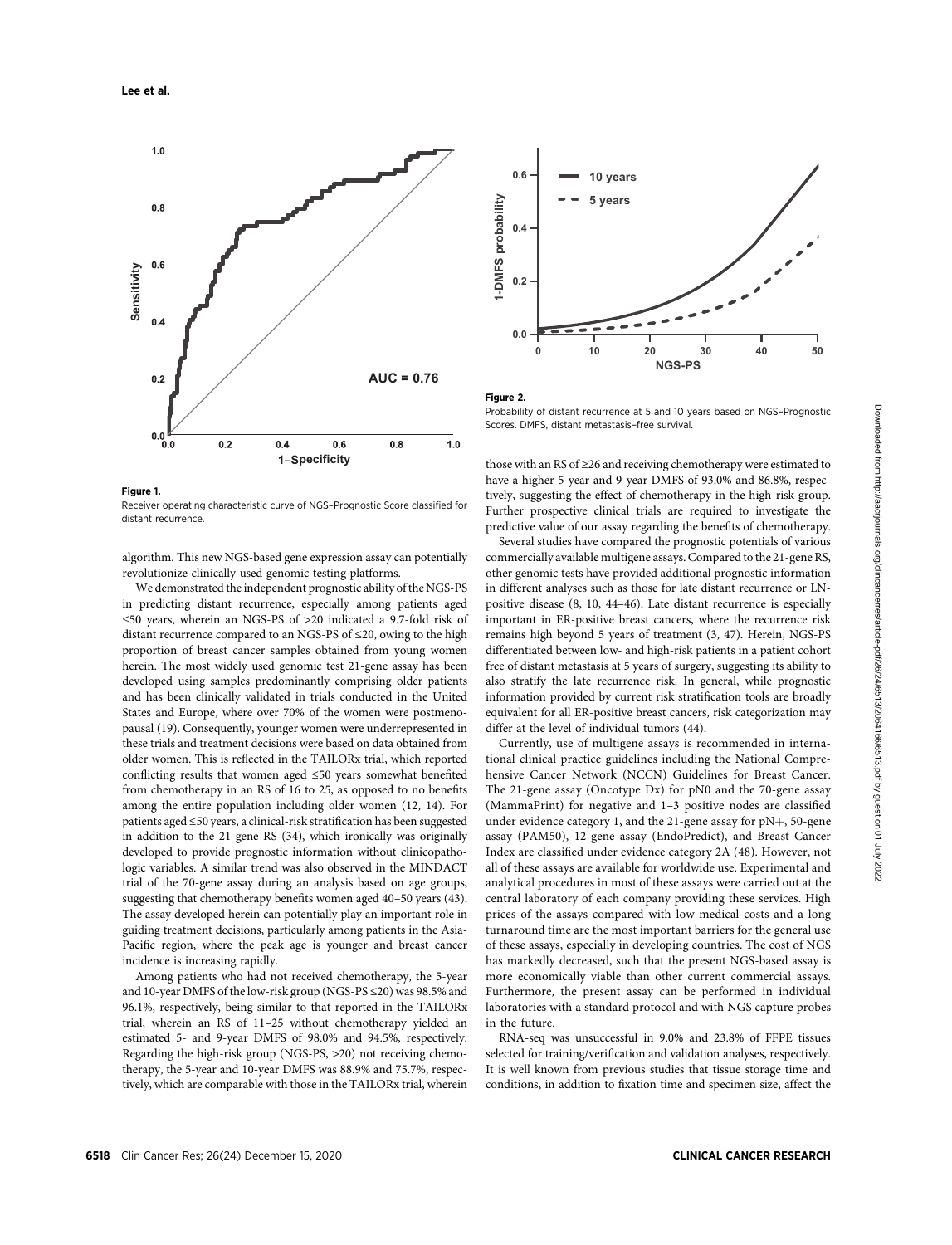

# Figure 3.

Association between risk category and DMFS. Kaplan–Meier estimates of survival rates of low- versus high-risk groups based on NGS–Prognostic Score are shown for all patients ( $A-C$ ) and those who did not receive chemotherapy ( $D-F$ ). Separate curves are shown for patients aged ≤50 years ( $B$  and  $E$ ) and >50 years (C and F). HRs are for high-risk group versus low-risk group.

integrity and usability of RNA obtained from FFPE samples (49). In this study, the archival times of 3–78 months and 5–19 years for training/verification and validation samples, respectively, is suggested to be the reason for the high failure rate. However, FFPE samples with less than 2 months of storage time are typically used for application of multigene assays in the clinic. We were able to demonstrate feasibility of the assay for clinical application by observing a 100% RNA-seq success rate when using recent samples, while using only a median three 10-µm FFPE tissue sections.

The limitation of this study is that FFPE samples used for RNA-seq were retrospectively obtained from a prospectively maintained database. Ideally, samples collected in prospective clinical trials including patients receiving only hormonal therapy would have minimized the potential bias. However, owing to the low prevalence of distant recurrence in the luminal subtype and the small number of patients with long-term follow-up data, it was even more difficult to have an adequate number of patients that had not received adjuvant chemotherapy in addition to hormonal therapy. To compensate, we had to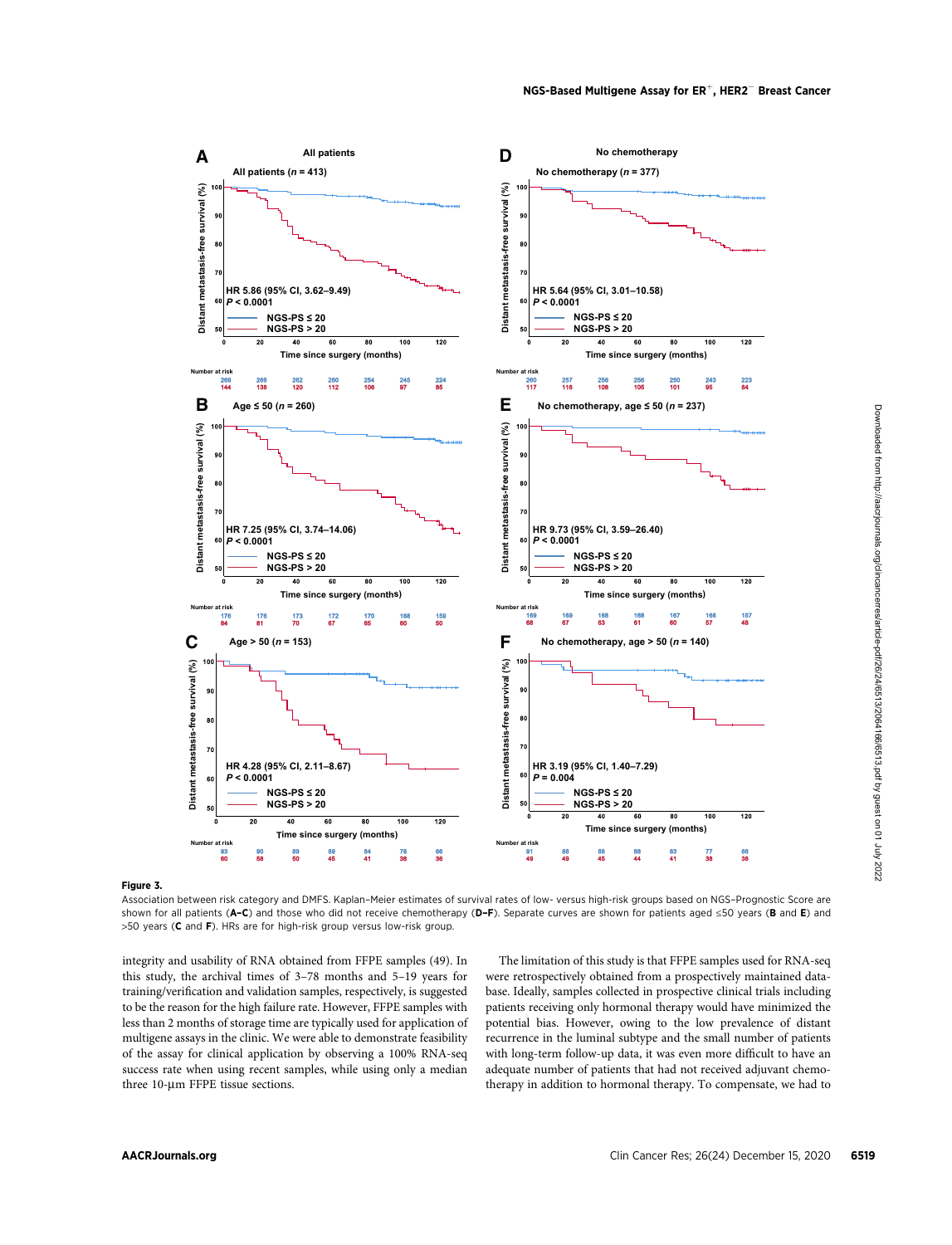| <b>Table 3.</b> C-Statistic analysis of NGS-PS, age, tumor size, histologic |
|-----------------------------------------------------------------------------|
| grade. PR status, and clinical risk in predicting distant recurrence in     |
| the validation cohort.                                                      |

| <b>Clinical variables</b>   | C-index (95% CI)      | <b>Corrected optimism</b><br>C-index (95% CI) |  |  |  |  |
|-----------------------------|-----------------------|-----------------------------------------------|--|--|--|--|
| All patients ( $n = 413$ )  |                       |                                               |  |  |  |  |
| NGS-PS                      | $0.7493(0.69 - 0.80)$ | $0.7497(0.70-0.80)$                           |  |  |  |  |
| Age                         | $0.5132(0.44 - 0.58)$ |                                               |  |  |  |  |
| Tumor size                  | $0.6994(0.65 - 0.75)$ |                                               |  |  |  |  |
| Histologic grade            | $0.6086(0.55 - 0.66)$ |                                               |  |  |  |  |
| PR status                   | $0.5341(0.49 - 0.57)$ |                                               |  |  |  |  |
| Clinical risk               | $0.7048(0.65 - 0.76)$ |                                               |  |  |  |  |
| No chemotherapy $(n = 377)$ |                       |                                               |  |  |  |  |
| NGS-PS                      | $0.7171(0.64 - 0.80)$ | $0.7196(0.64 - 0.80)$                         |  |  |  |  |
| Age                         | $0.598(0.51-0.69)$    |                                               |  |  |  |  |
| T stage                     | $0.6256(0.55-0.70)$   |                                               |  |  |  |  |
| Histologic grade            | $0.5600(0.49-0.63)$   |                                               |  |  |  |  |
| PR status                   | $0.5319(0.48-0.58)$   |                                               |  |  |  |  |
| Clinical risk               | $0.6170(0.54 - 0.69)$ |                                               |  |  |  |  |

Abbreviation: NGS-PS, NGS–Prognostic Score.

deliberately add patients who had received adjuvant chemotherapy and developed distant recurrence to the validation set to constitute approximately 20% that represents high-risk patients. This resulted in an unbalance in the proportion of low- and high-risk patients aged ≤50 and >50 years. The relatively lower HRs among patients aged >50 years is suggesting that additional analyses with further cases may lead to a different cut-off PS value for this age group. Furthermore, the risk categories segregated by the cut-off value of NGS-PS 20 determined with the validation cohort in this study could be supplemented with an additional analysis using a different cohort, such as those from a large prospective trial.

In summary, this study described a new NGS-based multigene assay that derives an NGS-PS that presents distant recurrence risk in ERpositive and HER2-negative breast cancers and differentiates patients into low- and high-risk groups for developing distant recurrence. This assay uses NGS technology, which has emerged as an essential tool for clinically applicable genomic analysis. Korean (Asian) samples used in the development and validation sets reflected the exceptional prognostic value of this assay among patients aged ≤50 years, better reflecting the characteristics of Asian patients. Further validation studies are required to develop yield supporting evidence for the prognostic and predictive value of this assay.

#### Disclosure of Potential Conflicts of Interest

H.-B. Lee reports being a member on the board of directors of and holding stock and ownership interests at DCGen, Co., Ltd., and is listed as a co-inventor on patents for the NGS-based assay developed in this study, owned by and royalties paid from DCGen, Co. Ltd. S.B. Lee is listed as a co-inventor on patents for the NGS-based assay developed in this study, owned by and royalties paid from DCGen, Co. Ltd. M. Kim is listed as a co-inventor on patents for the NGSbased assay developed in this study, owned by and royalties paid from DCGen, Co. Ltd. S. Kwon is listed as a co-inventor on patents for the NGS-based assay developed in this study, owned by and royalties paid from DCGen, Co. Ltd. J. Jo is listed as a co-inventor on patents for the NGS-based assay developed in this study, owned by and royalties paid from DCGen, Co. Ltd. J. Kim is currently an employee of DCGen, Co., Ltd. H.J. Lee is listed as a co-inventor on patents for the NGS-based assay developed in this study, owned by and royalties paid from DCGen, Co. Ltd. H.-S. Ryu is listed as a co-inventor on patents for the NGS-based assay developed in this study, owned by and royalties paid from DCGen, Co. Ltd. J.W. Lee is listed as a co-inventor on patents for the NGS-based assay developed in this study, owned by and royalties paid from DCGen, Co. Ltd. C. Kim is listed as a co-inventor on patents for the NGS-based assay developed in this study, owned by and royalties paid from DCGen, Co. Ltd. J. Jeong is an employee of Celemics, Inc. H. Kim reports being a member on the board of directors of and holding stock and ownership interests at Celemics, Inc., and is listed as a co-inventor on a patent for the NGS-based assay developed in this study, owned by and royalties paid from DCGen, Co. Ltd. I.-A. Park is listed as a co-inventor on patents for the NGS-based assay developed in this study, owned by and royalties paid from DCGen, Co. Ltd. S.-H. Ahn is listed as a co-inventor on patents for the NGS-based assay developed in this study, owned by and royalties paid from DCGen, Co. Ltd. S. Kim is listed as a co-inventor on patents for the NGS-based assay developed in this study, owned by and royalties paid from DCGen, Co. Ltd. S. Yoon is listed as a co-inventor on patents for the NGS-based assay developed in this study, owned by and royalties paid from DCGen, Co. Ltd. A. Kim is listed as a co-inventor on patents for the NGS-based assay developed in this study, owned by and royalties paid from DCGen, Co. Ltd. W. Han reports being a member on the board of directors of and holding stock and ownership interests at DCGen, Co., Ltd., and is listed as a coinventor on patents for the NGS-based assay developed in this study, owned by and royalties paid from DCGen, Co. Ltd. No potential conflicts of interest were disclosed by the other author.

#### Disclaimer

The funding sources had no role in the design and conduct of the study, collection, management, analysis, interpretation of the data, preparation, review, or approval of the manuscript and the decision to submit the manuscript for publication.

#### Authors' Contributions

H.-B. Lee: Conceptualization, resources, data curation, software, formal analysis, validation, investigation, visualization, methodology, writing-original draft, writingreview and editing. **S.B. Lee:** Resources, data curation, formal analysis, investigation,<br>writing review, and editing **M. Kim**. Data curation, coftware, formal analysis writing-review and editing. **M. Kim:** Data curation, software, formal analysis, validation, investigation, visualization, methodology, writing-original draft, writing-review and editing. S. Kwon: Conceptualization, data curation, formal analysis, validation, investigation, methodology, writing-original draft, writingreview and editing. J. Jo: Data curation, validation, investigation, writing-review and editing. J. Kim: Data curation, formal analysis, investigation, methodology, writing-original draft, writing-review and editing. H.J. Lee: Resources, data curation, formal analysis, investigation, methodology, writing-review and editing. H.-S. Ryu: Resources, data curation. J.W. Lee: Resources, data curation. C. Kim: Resources, formal analysis, investigation. J. Jeong: Data curation, formal analysis, investigation, methodology. H. Kim: Data curation, formal analysis, investigation, methodology. D.-Y. Noh: Resources, data curation, supervision, project administration. I.-A. Park: Resources, data curation. S.-H. Ahn: Resources, data curation, supervision. S. Kim: Conceptualization, supervision, methodology, writing-review and editing. S. Yoon: Conceptualization, software, formal analysis, supervision, methodology, writingreview and editing. A. Kim: Resources, data curation, supervision, methodology. W. Han: Conceptualization, resources, data curation, formal analysis, supervision, funding acquisition, validation, investigation, methodology, writing-original draft, project administration, writing-review and editing.

#### Acknowledgments

The authors would like to sincerely thank Dr. Hyeong-Gon Moon (Department of Surgery, Seoul National University College of Medicine, Seoul, Republic of Korea) for critical advice and the Medical Research Collaborating Center at Seoul National University Hospital Biomedical Research Institute for statistical analysis and consultation. This study was supported by grants of the Korea Health Technology R&D Project through the Korea Health Industry Development Institute (KHIDI), funded by the Ministry of Health & Welfare, Republic of Korea (grant numbers: HI14C3405 and HI14C1277).

The costs of publication of this article were defrayed in part by the payment of page charges. This article must therefore be hereby marked advertisement in accordance with 18 U.S.C. Section 1734 solely to indicate this fact.

Received May 30, 2020; revised August 26, 2020; accepted September 28, 2020; published first October 7, 2020.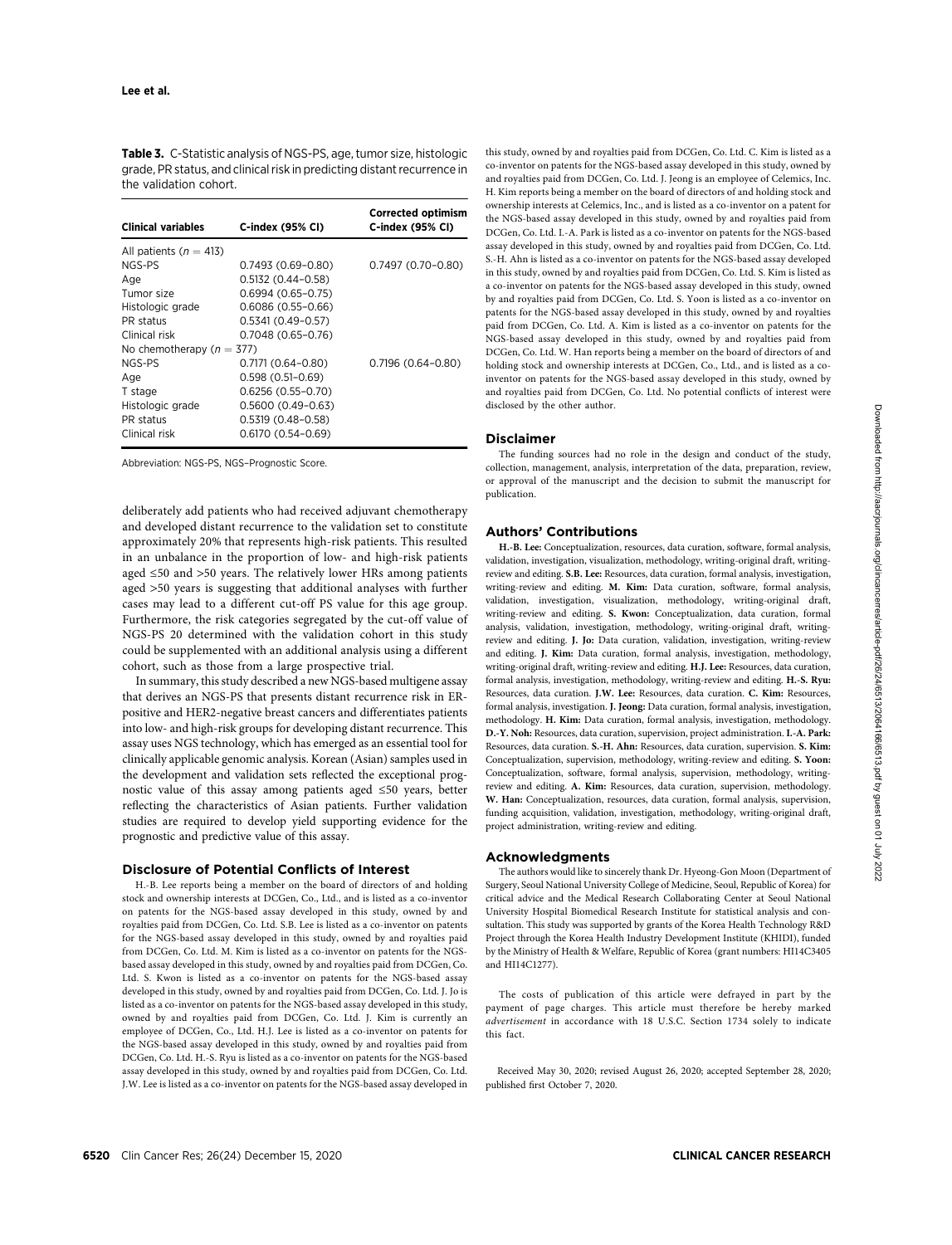#### References

- 1. Perou CM, Sørlie T, Eisen MB, van de Rijn M, Jeffrey SS, Rees CA, et al. Molecular portraits of human breast tumours. Nature 2000;406:747–52.
- 2. Sørlie T, Perou CM, Tibshirani R, Aas T, Geisler S, Johnsen H, et al. Gene expression patterns of breast carcinomas distinguish tumor subclasses with clinical implications. Proc Natl Acad Sci U S A 2001;98:10869–74.
- 3. Early Breast Cancer Trialists' Collaborative Group. Effects of chemotherapy and hormonal therapy for early breast cancer on recurrence and 15-year survival: an overview of the randomised trials. Lancet 2005;365:1687–717.
- 4. Early Breast Cancer Trialists' Collaborative Group, Davies C, Godwin J, Gray R, Clarke M, Cutter D, et al. Relevance of breast cancer hormone receptors and other factors to the efficacy of adjuvant tamoxifen: patient-level meta-analysis of randomised trials. Lancet 2011;378:771–84.
- 5. Early Breast Cancer Trialists' Collaborative Group, Peto R, Davies C, Godwin J, Gray R, Pan HC, et al. Comparisons between different polychemotherapy regimens for early breast cancer: meta-analyses of long-term outcome among 100,000 women in 123 randomised trials. Lancet 2012;379:432–44.
- 6. van't Veer LJ, Dai H, van de Vijver MJ, He YD, Hart AAM, Mao M, et al. Gene expression profiling predicts clinical outcome of breast cancer. Nature 2002;415: 530–6.
- 7. Paik S, Shak S, Tang G, Kim C, Baker J, Cronin M, et al. A multigene assay to predict recurrence of tamoxifen-treated, node-negative breast cancer. N Engl J Med 2004;351:2817–26.
- 8. Nielsen TO, Parker JS, Leung S, Voduc D, Ebbert M, Vickery T, et al. A comparison of PAM50 intrinsic subtyping with immunohistochemistry and clinical prognostic factors in tamoxifen-treated estrogen receptor-positive breast cancer. Clin Cancer Res 2010;16:5222–32.
- 9. Filipits M, Rudas M, Jakesz R, Dubsky P, Fitzal F, Singer CF, et al. A new molecular predictor of distant recurrence in ER-positive, HER2-negative breast cancer adds independent information to conventional clinical risk factors. Clin Cancer Res 2011;17:6012–20.
- 10. Cuzick J, Dowsett M, Pineda S,Wale C, Salter J, Quinn E, et al. Prognostic value of a combined estrogen receptor, progesterone receptor, Ki-67, and human epidermal growth factor receptor 2 immunohistochemical score and comparison with the genomic health recurrence score in early breast cancer. J Clin Oncol 2011;29:4273–8.
- 11. Jerevall PL, Ma XJ, Li H, Salunga R, Kesty NC, Erlander MG, et al. Prognostic utility of HOXB13:IL17BR and molecular grade index in earlystage breast cancer patients from the Stockholm trial. Br J Cancer 2011; 104:1762–9.
- 12. Sparano JA, Gray RJ, Makower DF, Pritchard KI, Albain KS, Hayes DF, et al. Prospective validation of a 21-gene expression assay in breast cancer. N Engl J Med 2015;373:2005–14.
- 13. Cardoso F, van't Veer LJ, Bogaerts J, Slaets L, Viale G, Delaloge S, et al. 70-gene signature as an aid to treatment decisions in early-stage breast cancer. N Engl J Med 2016;375:717–29.
- 14. Sparano JA, Gray RJ, Makower DF, Pritchard KI, Albain KS, Hayes DF, et al. Adjuvant chemotherapy guided by a 21-gene expression assay in breast cancer. N Engl J Med 2018;379:111–21.
- 15. Edge SB, Edge SB., American Joint Committee on Cancer. AJCC cancer staging manual 8th ed. New York, NY: Springer; 2017.
- 16. Harris LN, Ismaila N, McShane LM, Andre F, Collyar DE, Gonzalez-Angulo AM, et al. Use of biomarkers to guide decisions on adjuvant systemic therapy for women with early-stage invasive breast cancer: American Society of Clinical Oncology Clinical practice guideline. J Clin Oncol 2016;34:1134–50.
- 17. Senkus E, Kyriakides S, Ohno S, Penault-Llorca F, Poortmans P, Rutgers E, et al. Primary breast cancer: ESMO clinical practice guidelines for diagnosis, treatment and follow-up. Ann Oncol 2015;26:v8–30.
- 18. Burstein HJ, Curigliano G, Loibl S, Dubsky P, Gnant M, Poortmans P, et al. Estimating the benefits of therapy for early-stage breast cancer: the St. Gallen international consensus guidelines for the primary therapy of early breast cancer 2019. Ann Oncol 2019;30:1541–57.
- 19. Bray F, Ferlay J, Soerjomataram I, Siegel RL, Torre LA, Jemal A. Global cancer statistics 2018: GLOBOCAN estimates of incidence and mortality worldwide for 36 cancers in 185 countries. CA Cancer J Clin 2018;68:394–424.
- 20. Kang SY, Kim YS, Kim Z, Kim H-Y, Lee SK, Jung K-W, et al. Basic findings regarding breast cancer in Korea in 2015: data from a breast cancer registry. J Breast Cancer 2018;21:1–10.
- 21. Partridge AH, Hughes ME, Warner ET, Ottesen RA, Wong Y-N, Edge SB, et al. Subtype-dependent relationship between young age at diagnosis and breast cancer survival. J Clin Oncol 2016;34:3308–14.
- 22. Ahn SH, Son BH, Kim SW, Kim SI, Jeong J, Ko S-S, et al. Poor outcome of hormone receptor-positive breast cancer at very young age is due to tamoxifen resistance: nationwide survival data in Korea–a report from the Korean Breast Cancer Society. J Clin Oncol 2007;25:2360–8.
- 23. Kan Z, Ding Y, Kim J, Jung HH, Chung W, Lal S, et al. Multi-omics profiling of younger Asian breast cancers reveals distinctive molecular signatures. Nat Commun 2018;9:1725.
- 24. Byron SA, Van Keuren-Jensen KR, Engelthaler DM, Carpten JD, Craig DW. Translating RNA sequencing into clinical diagnostics: opportunities and challenges. Nat Rev Genet 2016;17:257–71.
- 25. Han Y, Gao S, Muegge K, Zhang W, Zhou B. Advanced applications of RNA sequencing and challenges. Bioinform Biol Insights 2015;9:29–46.
- 26. Wang Z, Gerstein M, Snyder M. RNA-Seq: a revolutionary tool for transcriptomics. Nat Rev Genet 2009;10:57–63.
- 27. Mittempergher L, Delahaye L, Witteveen AT, Spangler JB, Hassenmahomed F, Mee S, et al. MammaPrint and BluePrint molecular diagnostics using targeted RNA next-generation sequencing technology. J Mol Diagn 2019;21:808–23.
- 28. Slembrouck L, Darrigues L, Laurent C, Mittempergher L, Delahaye LJ, Vanden Bempt I, et al. Decentralization of next-generation RNA sequencing-based MammaPrint(R) and BluePrint(R) kit at University Hospitals Leuven and Curie Institute Paris. Transl Oncol 2019;12:1557–65.
- 29. t Hoen PA, Friedländer MR, Almlöf J, Sammeth M, Pulyakhina I, Anvar SY, et al. Reproducibility of high-throughput mRNA and small RNA sequencing across laboratories. Nat Biotechnol 2013;31:1015–22.
- 30. Györffy B, Lanczky A, Eklund AC, Denkert C, Budczies J, Li Q, et al. An online survival analysis tool to rapidly assess the effect of 22,277 genes on breast cancer prognosis using microarray data of 1,809 patients. Breast Cancer Res Treat 2010; 123:725–31.
- 31. Cancer Genome Atlas Network. Comprehensive molecular portraits of human breast tumours. Nature 2012;490:61–70.
- 32. Lee J-H, Zhao X-M, Yoon I, Lee JY, Kwon NH, Wang Y-Y, et al. Integrative analysis of mutational and transcriptional profiles reveals driver mutations of metastatic breast cancers. Cell Discov 2016;2:1–14.
- 33. Kim J, Kim A, Kim C. Examination of the biomark assay as an alternative to oncotype DX for defining chemotherapy benefit. Oncol Lett 2019;17: 1812–8.
- 34. Sparano JA, Gray RJ, Ravdin PM, Makower DF, Pritchard KI, Albain KS, et al. Clinical and genomic risk to guide the use of adjuvant therapy for breast cancer. N Engl J Med 2019;380:2395–405.
- 35. Robinson MD, McCarthy DJ, Smyth GK. edgeR: a bioconductor package for differential expression analysis of digital gene expression data. Bioinformatics 2010;26:139–40.
- 36. Robinson MD, Oshlack A. A scaling normalization method for differential expression analysis of RNA-seq data. Genome Biol 2010;11:R25.
- 37. Dillies MA, Rau A, Aubert J, Hennequet-Antier C, Jeanmougin M, Servant N, et al. A comprehensive evaluation of normalization methods for Illumina high-throughput RNA sequencing data analysis. Brief Bioinform 2013;14: 671–83.
- 38. Tibshirani R. Regression shrinkage and selection via the lasso. J R Stat Soc Series B 1996;58:267–88.
- 39. Angermueller C, Pärnamaa T, Parts L, Stegle O. Deep learning for computational biology. Mol Syst Biol 2016;12:878.
- 40. Hothorn T, Hornik K, Zeileis A. Unbiased recursive partitioning: a conditional inference framework. J Comput Graph Stat 2006;15:651–74.
- 41. Contal C, O'Quigley J. An application of changepoint methods in studying the effect of age on survival in breast cancer. Comp Stat Data An 1999;30: 253–70.
- 42. Harrell FE Jr, Califf RM, Pryor DB, Lee KL, Rosati RA. Evaluating the yield of medical tests. JAMA 1982;247:2543–6.
- 43. Piccart MJ, Poncet C, Cardoso F, van't Veer L, Delaloge S, et al. Abstract GS4–05: should age be integrated together with clinical and genomic risk for adjuvant chemotherapy decision in early luminal breast cancer? MINDACT results compared to those of TAILOR-X. Cancer Res 2020;80:GS4–05.
- 44. Bartlett JM, Bayani J, Marshall A, Dunn JA, Campbell A, Cunningham C, et al. Comparing breast cancer multiparameter tests in the OPTIMA prelim trial: no test is more equal than the others. J Natl Cancer Inst 2016;108:djw050.
- 45. Dowsett M, Sestak I, Lopez-Knowles E, Sidhu K, Dunbier AK, Cowens JW, et al. Comparison of PAM50 risk of recurrence score with oncotype DX and IHC4 for predicting risk of distant recurrence after endocrine therapy. J Clin Oncol 2013; 31:2783–90.